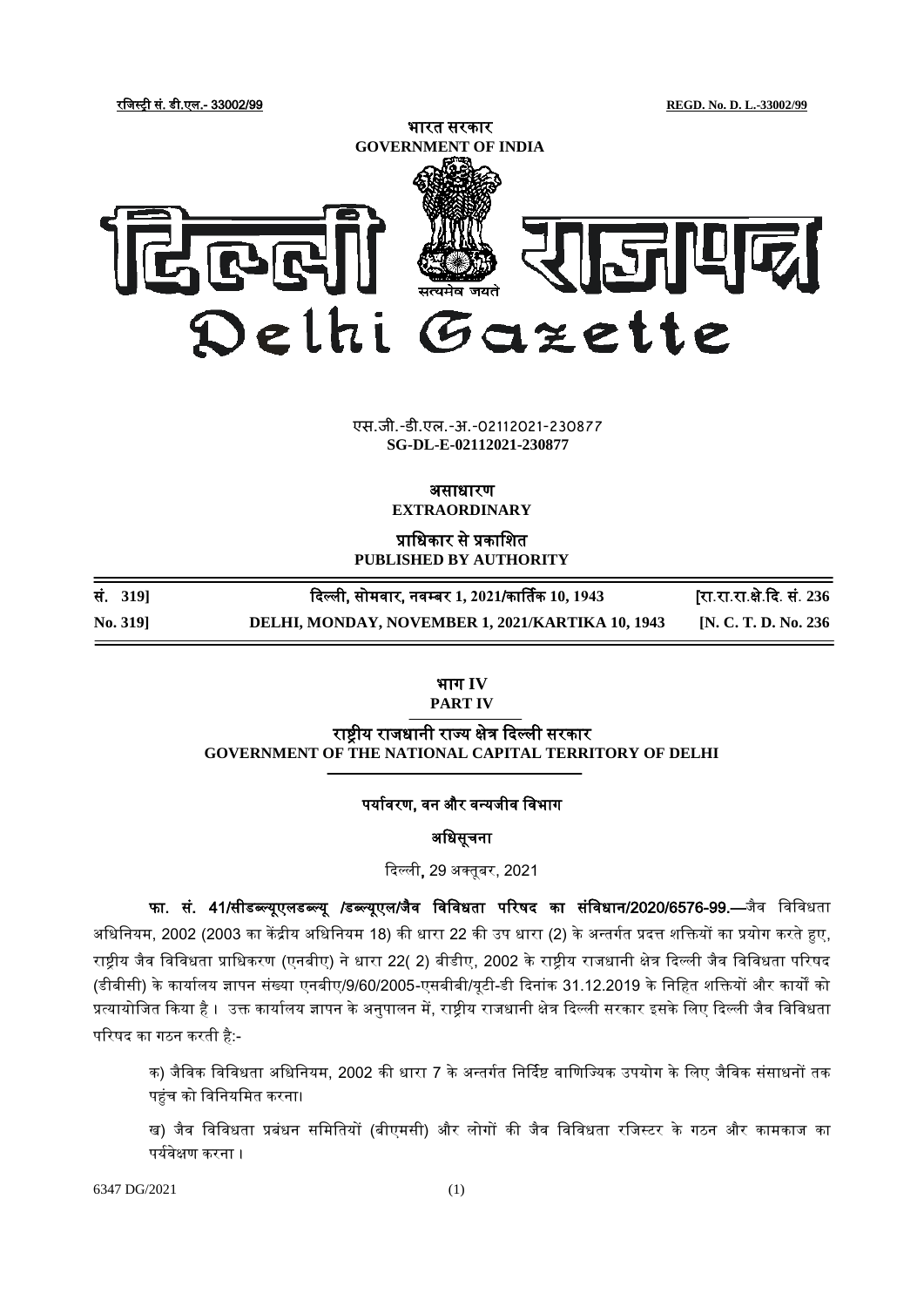### संयोजन

| 1. प्रो. सी.आर. बाबू, दिल्ली विश्वविद्यालय                               | अध्यक्ष             |
|--------------------------------------------------------------------------|---------------------|
| 2. प्रमुख सचिव (पर्यावरण एवं वन), राष्ट्रीय राजधानी क्षेत्र दिल्ली सरकार | सदस्य (पदेन)        |
| 3. प्रमुख सचिव (शहरी विकास), राष्ट्रीय राजधानी क्षेत्र दिल्ली सरकार      | सदस्य (पदेन)        |
| 4. विकास आयुक्त, राष्ट्रीय राजधानी क्षेत्र दिल्ली सरकार                  | सदस्य (पदेन)        |
| 5. प्रधान मुख्य वन संरक्षक, राष्ट्रीय राजधानी क्षेत्र दिल्ली सरकार       | सदस्य (पदेन)        |
| 6. मुख्य कार्यकारी अधिकारी, दिल्ली पार्क और उद्यान सोसायटी               | सदस्य (पदेन)        |
| 7. मुख्य वन्यजीव प्रबंधक, राष्ट्रीय राजधानी क्षेत्र दिल्ली सरकार         | परिषद के सदस्य सचिव |
| 8. प्रो. सुमित दूकिया, इंद्रप्रस्थ विश्वविद्यालय                         | सदस्य               |
| 9. श्री विजय दशमाना, अरावली जैव विविधता पार्क, क्यूरेटर                  | सदस्य               |
| 10. डॉ॰ रितु सिंह,  इंडियन नेशनल ट्रस्ट फॉर आर्ट एंड कल्चरल हेरिटेज      | सदस्य               |
| 11. श्री मनु भटनागर, इंडियन नेशनल ट्रस्ट फॉर आर्ट एंड कल्चरल हेरिटेज     | सदस्य               |
|                                                                          |                     |

# नियम और शर्तें

- 1. जैव विविधता परिषद के गैर-सरकारी सदस्यों का कार्यकाल शासन द्वारा आदेश जारी होने की तिथि से तीन वर्ष की अवधि के लिए होगा ।
- 2. जैव विविधता परिषद के कार्यालय के कामकाज वन एवं वन्य जीव विभाग, विकास भवन, ए-ब्लॉक, द्वितीय तल, आई.पी. इस्ट्टेट, नई दिल्ली – 110002 से दकए िाएंगे ।
- 3. परिषद जैविक विविधता अधिनियम, 2002 (2003 का केंद्रीय अधिनियम 18) और जैविक विविधता नियम, 2004 के प्रावधानों के अनसार कार्य करेगी ।
- 4. सरकार एक निधि का गठन करेगी जिसे "राष्ट्रीय राजधानी क्षेत्र दिल्ली जैव विविधता परिषद निधि" के रूप में जाना जाएगा और परिषद द्वारा प्राप्त सभी शुल्क और लाभ साझा करने की राशि को इसमें जमा किया जाएगा । "राष्ट्रीय राजधानी क्षेत्र दिल्ली जैव विविधता परिषद निधि" में इस प्रकार प्राप्त राशि का उपयोग केवल जैविक विविधता अधिनियम, 2002 की धारा 27 (2) में उल्लिखित उद्देश्यों के लिए किया जाएगा ।
- 5. परिषद के कामकाज के लिए प्रशासनिक खर्च सरकार द्वारा वहन किया जाएगा।
- 6. परिषद राष्टीय राजधानी क्षेत्र दिल्ली के अधिकार क्षेत्र के अंतर्गत उन कार्यों का निष्पादन करेगी जो जैविक विविधता अधिनियम के विभिन्न प्रावधानों के अंतर्गत राज्य जैव विविधता बोर्डों को निहित किए गए हैं।
- 7. परिषद राष्ट्रीय जैव विविधता प्राधिकरण के परामर्श से अधिनियम की धारा 7 के तहत अनुमोदन प्राप्त करने के लिए प्रारूप और प्रक्रियाओं को अधिसूचित करेगी ।

यह माननीय पर्यावरण एवं वन मंत्री राष्ट्रीय राजधानी क्षेत्र दिल्ली सरकार के पूर्व अनुमोदन से जारी किया जाता है ।

संजीव खिरवार, प्रमुख सचिव (पर्यावरण और वन)

## **DEPARTMENT OF ENVIRONMENT, FORESTS AND WILDLIFE**

# **NOTIFICATION**

Delhi, the 29th October, 2021

**F.No.41/CWLW/WL/Constitution of Biodiversity Council/2020/6576-99.—**In exercise of the power conferred under sub section (2) of Section 22 of the Biological Diversity Act, 2002 (Central Act 18 of 2003), the National Biodiversity Authority (NBA) has delegated the powers and functions vested with it under section 22(2) of